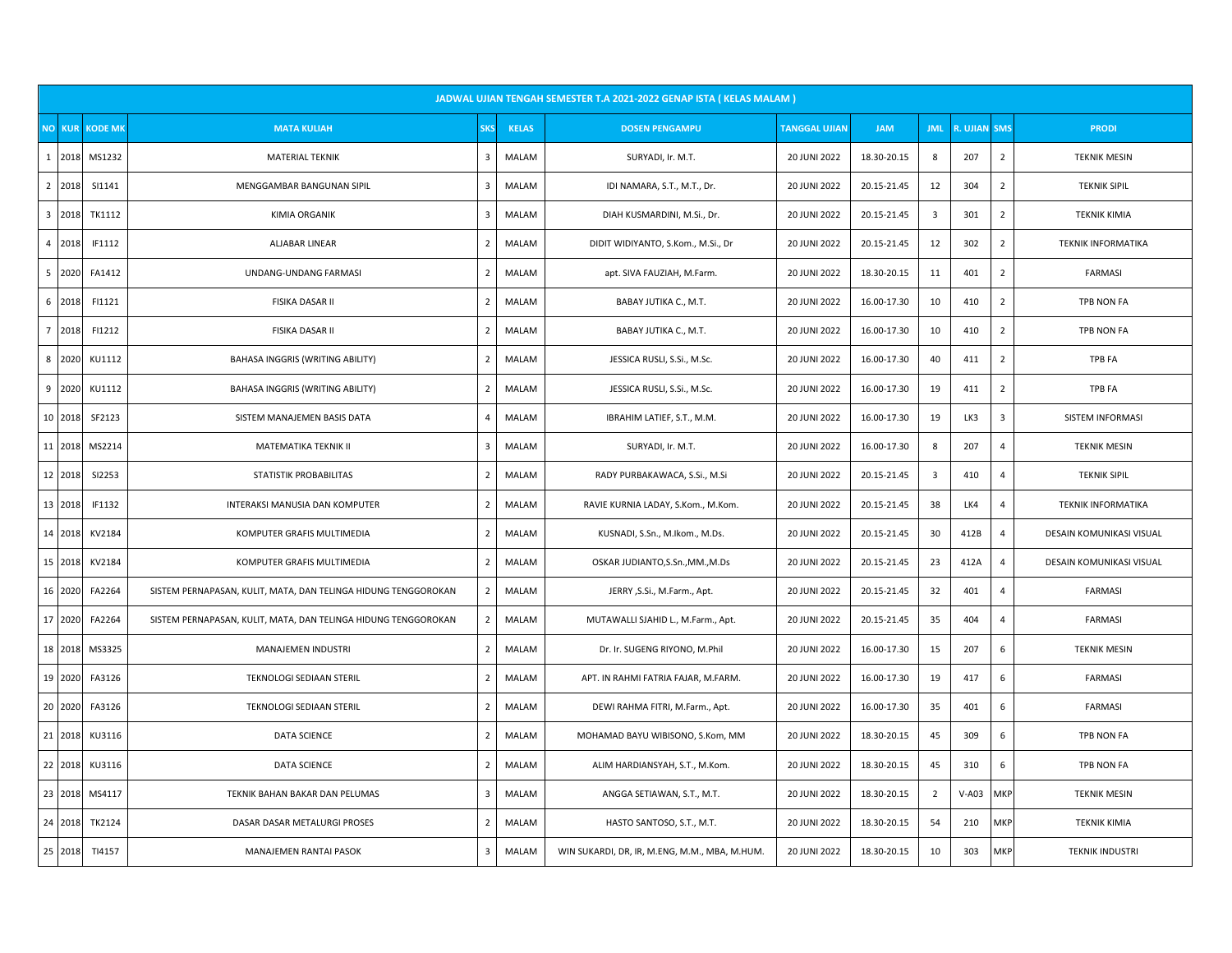| 26 2020 | FA1132 | <b>FARMAKOGNOSI I</b>                                    | $\overline{2}$ | MALAM | HENDRY CANDRA DEWANTO, M.Farm., Apt.             | 21 JUNI 2022 | 16.00-17.30 | 10             | 401 | $\overline{2}$ | <b>FARMASI</b>            |
|---------|--------|----------------------------------------------------------|----------------|-------|--------------------------------------------------|--------------|-------------|----------------|-----|----------------|---------------------------|
| 27 2020 | FA1132 | <b>FARMAKOGNOSI I</b>                                    | $\overline{2}$ | MALAM | HENDRY CANDRA DEWANTO, M.Farm., Apt.             | 21 JUNI 2022 | 16.00-17.30 | 10             | 401 | $\overline{2}$ | FARMASI                   |
| 28 2018 | KU1112 | <b>BAHASA INGGRIS</b>                                    | $\overline{2}$ | MALAM | WIWIK YULLY WIDYAWATI, M.PD                      | 21 JUNI 2022 | 16.00-17.30 | 38             | 309 | $\overline{2}$ | TPB NON FA                |
| 29 2018 | KU1112 | <b>BAHASA INGGRIS</b>                                    | $\overline{2}$ | MALAM | WIWIK YULLY WIDYAWATI, M.PD                      | 21 JUNI 2022 | 16.00-17.30 | 54             | 310 | $\overline{2}$ | TPB NON FA                |
| 30 2018 | KU1152 | MUAMALAH DAN AKHLAK                                      | $\overline{2}$ | MALAM | HAFIZHUDDIN, S.Pd.I., M.A.                       | 21 JUNI 2022 | 18.30-20.15 | 19             | 410 | $\overline{2}$ | TPB NON FA                |
| 31 2018 | KU1152 | MUAMALAH DAN AKHLAK                                      | $\overline{2}$ | MALAM | HAFIZHUDDIN, S.Pd.I., M.A.                       | 21 JUNI 2022 | 18.30-20.15 | 9              | 410 | $\overline{2}$ | TPB NON FA                |
| 32 2018 | KU1152 | MUAMALAH DAN AKHLAK                                      | $\overline{2}$ | MALAM | ABDUL ROSYID, Dr. Drs., M.Pd.                    | 21 JUNI 2022 | 18.30-20.15 | 37             | 309 | $\overline{2}$ | TPB NON FA                |
| 33 2018 | KU1152 | MUAMALAH DAN AKHLAK                                      | $\overline{2}$ | MALAM | ABDUL ROSYID, Dr. Drs., M.Pd.                    | 21 JUNI 2022 | 18.30-20.15 | 11             | 309 | $\overline{2}$ | TPB NON FA                |
| 34 2020 | KU1152 | MUAMALAH DAN AKHLAK                                      | $\overline{2}$ | MALAM | H. AHMAD MUFTHI H,Lc., MA                        | 21 JUNI 2022 | 18.30-20.15 | 14             | 411 | $\overline{2}$ | <b>TPB FA</b>             |
| 35 2018 | MS2224 | TERMODINAMIKA TERAPAN                                    | 3              | MALAM | AGUS SUBENO, S.T., M.T.                          | 21 JUNI 2022 | 18.30-20.15 | 11             | 414 | $\overline{4}$ | <b>TEKNIK MESIN</b>       |
| 36 2018 | SI2114 | DESAIN PONDASI I                                         | $\overline{2}$ | MALAM | WIMPI A. N. ASPAR, Dr., Prof.                    | 21 JUNI 2022 | 16.00-17.30 | 8              | 304 | $\overline{4}$ | <b>TEKNIK SIPIL</b>       |
| 37 2018 | SI2214 | ILMU UKUR TANAH                                          | $\overline{2}$ | MALAM | WENI MUKTI HARINI, S.T., M.Si.                   | 21 JUNI 2022 | 20.15-21.45 | 13             | 410 | $\overline{4}$ | <b>TEKNIK SIPIL</b>       |
| 38 2018 | TK2314 | AZAS TEKNIK KIMIA II                                     | 3              | MALAM | ALIF GITA ARUMSARI, S.T, M.T.                    | 21 JUNI 2022 | 18.30-20.15 | 24             | 304 | 4              | <b>TEKNIK KIMIA</b>       |
| 39 2018 | TI2114 | MATEMATIKA OPTIMASI                                      | 3              | MALAM | HENDI YUSMAN FIRDAUS, M.Pd.                      | 21 JUNI 2022 | 20.15-21.45 | $\overline{7}$ | 302 | $\overline{4}$ | <b>TEKNIK INDUSTRI</b>    |
| 40 2018 | IF2114 | REKAYASA PERANGKAT LUNAK                                 | 4              | MALAM | DARMIN, S.Kom., M.Kom.                           | 21 JUNI 2022 | 18.30-20.15 | 25             | 301 | 4              | <b>TEKNIK INFORMATIKA</b> |
| 41 2018 | SF1152 | INTERAKSI MANUSIA DAN KOMPUTER                           | $\overline{2}$ | MALAM | DEDEN HEDIN P., S.Kom., M.Si.                    | 21 JUNI 2022 | 16.00-17.30 | 18             | LK1 | $\overline{4}$ | SISTEM INFORMASI          |
| 42 2018 | SF2114 | <b>ANALISA PROSES BISNIS</b>                             | $\overline{2}$ | MALAM | DEDEN HEDIN P., S.Kom., M.Si.                    | 21 JUNI 2022 | 20.15-21.45 | 19             | LK3 | $\overline{4}$ | SISTEM INFORMASI          |
| 43 2018 | KV1152 | KAJIAN SENI RUPA DAN DESAIN                              | $\overline{2}$ | MALAM | ATENG SETIAWAN, S.E., M.M.                       | 21 JUNI 2022 | 20.15-21.45 | 25             | 303 | $\overline{4}$ | DESAIN KOMUNIKASI VISUAL  |
| 44 2020 | FA2174 | IMUNOLOGI DAN SEROLOGI                                   | $\overline{2}$ | MALAM | II PUJI HERIANTO, drg., SKG, S.Farm., MKM., M.M. | 21 JUNI 2022 | 16.00-17.30 | 27             | 406 | $\overline{4}$ | <b>FARMASI</b>            |
| 45 2020 | FA2174 | IMUNOLOGI DAN SEROLOGI                                   | $\overline{2}$ | MALAM | JERRY , S.Si., M.Farm., Apt.                     | 21 JUNI 2022 | 16.00-17.30 | 34             | 404 | $\overline{4}$ | <b>FARMASI</b>            |
| 46 2020 | FA2184 | KIMIA ANALISIS KUANTITATIF                               | $\overline{2}$ | MALAM | apt. Iin Hardiyati, M.Farm.                      | 21 JUNI 2022 | 20.15-21.45 | 36             | 406 | $\overline{4}$ | FARMASI                   |
| 47 2020 | FA2184 | KIMIA ANALISIS KUANTITATIF                               | $\overline{2}$ | MALAM | apt. DEDE KOMARUDIN, M.Farm.                     | 21 JUNI 2022 | 20.15-21.45 | 37             | 401 | $\overline{4}$ | FARMASI                   |
| 48 2018 | SI3135 | PENGANTAR METODE PELAKSANAAN DAN PEMBONGKARAN KONSTRUKSI | $\overline{2}$ | MALAM | ANDRI ARTHONO, S.T., M.M.                        | 21 JUNI 2022 | 20.15-21.45 | 11             | 210 | 6              | <b>TEKNIK SIPIL</b>       |
| 49 2020 | FA3226 | SISTEM PENGHANTARAN OBAT                                 | $\overline{2}$ | MALAM | NURFITRIYANA., M.Farm., Apt.                     | 21 JUNI 2022 | 18.30-20.15 | 35             | 401 | 6              | FARMASI                   |
| 50 2020 | FA3226 | SISTEM PENGHANTARAN OBAT                                 | $\overline{2}$ | MALAM | DEWI RAHMA FITRI, M.Farm., Apt.                  | 21 JUNI 2022 | 18.30-20.15 | 36             | 404 | 6              | <b>FARMASI</b>            |
| 51 2018 | SI4347 | METODE ELEMEN HINGGA                                     | $\overline{2}$ | MALAM | AGUS HADI SANTOSA W, Ir., M.Sc., Dr.             | 21 JUNI 2022 | 20.15-21.45 | 12             | 304 | MKP            | <b>TEKNIK SIPIL</b>       |
| 52 2018 | IF4138 | KRIPTOGRAFI                                              | $\overline{2}$ | MALAM | MOCHAMAD BETA AUDITAMA, S.T., M.T.               | 21 JUNI 2022 | 16.00-17.30 | 20             | 301 | MKP            | <b>TEKNIK INFORMATIKA</b> |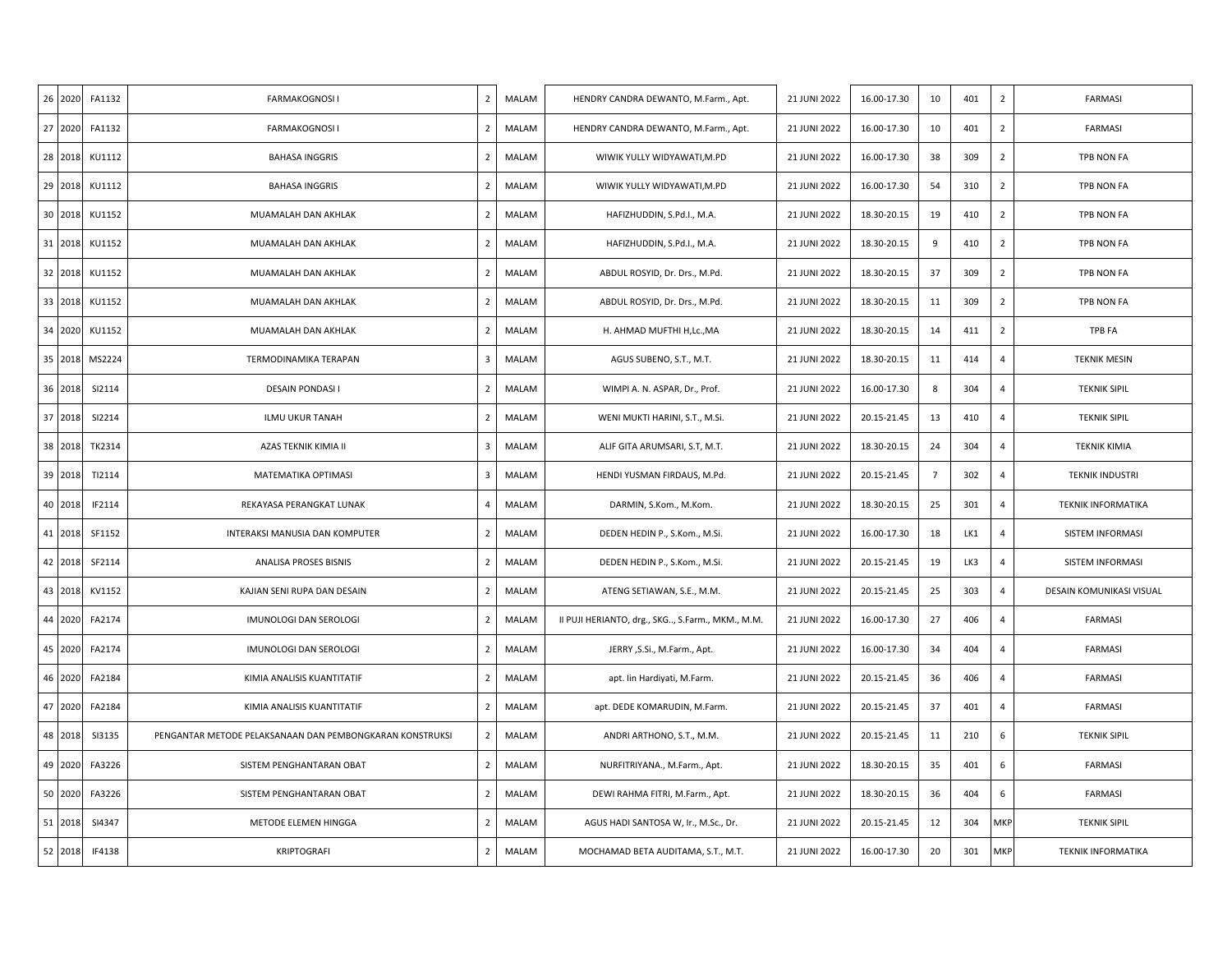| 53 2018 | KU1142 | PANCASILA DAN KEWARGANEGARAAN                                       | $\overline{2}$          | MALAM | JUNAIDI, S.Pd., M.Si.                | 22 JUNI 2022 | 20.15-21.45 | 13             | 410 | $\overline{2}$ | TPB NON FA                |
|---------|--------|---------------------------------------------------------------------|-------------------------|-------|--------------------------------------|--------------|-------------|----------------|-----|----------------|---------------------------|
| 54 2018 | KU1142 | PANCASILA DAN KEWARGANEGARAAN                                       | $\overline{2}$          | MALAM | R. MOHAMMAD ZUHRYANTO, S.E., M.M.    | 22 JUNI 2022 | 20.15-21.45 | 35             | 309 | $\overline{2}$ | TPB NON FA                |
| 55 2018 | KU1142 | PANCASILA DAN KEWARGANEGARAAN                                       | $\overline{2}$          | MALAM | JUNAIDI, S.Pd., M.Si.                | 22 JUNI 2022 | 20.15-21.45 | 14             | 410 | $\overline{2}$ | TPB NON FA                |
| 56 2018 | MS2254 | <b>STATIKA STRUKTUR</b>                                             | $\overline{\mathbf{3}}$ | MALAM | AGUS SUBENO, S.T., M.T.              | 22 JUNI 2022 | 18.30-20.15 | 8              | 414 | $\overline{4}$ | <b>TEKNIK MESIN</b>       |
| 57 2018 | TI2154 | ORGANISASI DAN MANAJEMEN PERUSAHAAN INDUSTRI                        | 2                       | MALAM | SAMPIK KRISNING TYAS, M.T            | 22 JUNI 2022 | 18.30-20.15 | 8              | 407 | $\overline{4}$ | <b>TEKNIK INDUSTRI</b>    |
| 58 2018 | IF2124 | ANALISA PERANCANGAN BERORIENTASI OBJEK                              | $\overline{2}$          | MALAM | WALOYA, S.Kom., M.Kom.               | 22 JUNI 2022 | 18.30-20.15 | 27             | 301 | $\overline{4}$ | <b>TEKNIK INFORMATIKA</b> |
| 59 2020 | FA2194 | INFEKSI, ONKOLOGI, VAKSIN DAN PRODUK BIOLOGI, TULANG DAN PERSENDIAN | $\overline{2}$          | MALAM | Dr.dr. SUGINARTI, MKES., DFM         | 22 JUNI 2022 | 18.30-20.15 | 32             | 404 | $\overline{4}$ | FARMASI                   |
| 60 2020 | FA2194 | INFEKSI, ONKOLOGI, VAKSIN DAN PRODUK BIOLOGI, TULANG DAN PERSENDIAN | $\overline{2}$          | MALAM | JERRY , S.Si., M.Farm., Apt.         | 22 JUNI 2022 | 18.30-20.15 | 35             | 401 | $\overline{4}$ | <b>FARMASI</b>            |
| 61 2018 | SI3116 | REKAYASA IRIGASI II                                                 | $\overline{\mathbf{3}}$ | MALAM | DR. IR SIGIT ADJAR SUSILO, M.M.      | 22 JUNI 2022 | 18.30-20.15 | 10             | 304 | 6              | <b>TEKNIK SIPIL</b>       |
| 62 2018 | IF3116 | METODOLOGI DAN PENULISAN ILMIAH                                     | $\overline{2}$          | MALAM | NIDJO SANDJOJO., M.Sc., Dr.          | 22 JUNI 2022 | 18.30-20.15 | 21             | 302 | 6              | <b>TEKNIK INFORMATIKA</b> |
| 63 2018 | SF3116 | METODE PENELITIAN DAN PENULISAN ILMIAH                              | $\overline{2}$          | MALAM | NIDJO SANDJOJO., M.Sc., Dr.          | 22 JUNI 2022 | 18.30-20.15 | 21             | 302 | 6              | SISTEM INFORMASI          |
| 64 2018 | KV3146 | MANAJEMEN KOMUNIKASI PEMASARAN                                      | $\overline{2}$          | MALAM | ATENG SETIAWAN, S.E., M.M.           | 22 JUNI 2022 | 20.15-21.45 | 8              | 407 | 6              | DESAIN KOMUNIKASI VISUAL  |
| 65 2020 | FA3156 | KOSMETOLOGI                                                         | $\overline{2}$          | MALAM | DEWI RAHMA FITRI, M.Farm., Apt.      | 22 JUNI 2022 | 20.15-21.45 | 36             | 401 | 6              | <b>FARMASI</b>            |
| 66 2020 | FA3156 | KOSMETOLOGI                                                         | $\overline{2}$          | MALAM | APT. IN RAHMI FATRIA FAJAR, M.FARM.  | 22 JUNI 2022 | 20.15-21.45 | 35             | 404 | 6              | <b>FARMASI</b>            |
| 67 2018 | SI4418 | METODE PENELITIAN                                                   | $\overline{2}$          | MALAM | AGUS HADI SANTOSA W, Ir., M.Sc., Dr. | 22 JUNI 2022 | 20.15-21.45 | 19             | 304 | 8              | <b>TEKNIK SIPIL</b>       |
| 68 2018 | IF4118 | <b>CLOUD COMPUTING</b>                                              | $\overline{2}$          | MALAM | Dr. Ir. TOTO WIDYANTO, M.Sc.         | 22 JUNI 2022 | 20.15-21.45 | 19             | 301 | 8              | <b>TEKNIK INFORMATIKA</b> |
| 69 2020 | FA3246 | EKSIPIEN SEDIAAN FARMASI                                            | $\overline{2}$          | MALAM | NURFITRIYANA., M.Farm., Apt.         | 22 JUNI 2022 | 20.15-21.45 | 8              | 406 | MKP            | <b>FARMASI</b>            |
| 70 2018 | SI1112 | MATEMATIKA II                                                       | $\overline{\mathbf{3}}$ | MALAM | HENDI YUSMAN FIRDAUS, M.Pd.          | 23 JUNI 2022 | 16.00-17.30 | 20             | 410 | $\overline{2}$ | <b>TEKNIK SIPIL</b>       |
| 71 2020 | FA1152 | BIOLOGI SEL DAN MOLEKULER                                           | $\overline{2}$          | MALAM | JESSICA RUSLI, S.Si., M.Sc.          | 23 JUNI 2022 | 16.00-17.30 | 15             | 406 | $\overline{2}$ | FARMASI                   |
| 72 2018 | MA1131 | <b>KALKULUS II</b>                                                  | $\overline{2}$          | MALAM | HENDI YUSMAN FIRDAUS, M.Pd.          | 23 JUNI 2022 | 16.00-17.30 | 20             | 410 | $\overline{2}$ | TPB NON FA                |
| 73 2018 | MA1112 | KALKULUS DASAR II                                                   | $\overline{2}$          | MALAM | HENDI YUSMAN FIRDAUS, M.Pd.          | 23 JUNI 2022 | 16.00-17.30 | 20             | 410 | $\overline{2}$ | TPB NON FA                |
| 74 2018 | SF2124 | SISTEM INFORMASI MANAJEMEN                                          | $\overline{2}$          | MALAM | R. MOHAMMAD ZUHRYANTO, S.E., M.M.    | 23 JUNI 2022 | 16.00-17.30 | 55             | 301 | $\overline{4}$ | SISTEM INFORMASI          |
| 75 2018 | KV2114 | <b>ESTETIKA</b>                                                     | $\overline{2}$          | MALAM | R.WIDYO WIBISONO T. S.Sn., M.Sn.     | 23 JUNI 2022 | 16.00-17.30 | 30             | 417 | $\overline{4}$ | DESAIN KOMUNIKASI VISUAL  |
| 76 2020 | FA3345 | <b>FITOKIMIA I</b>                                                  | $\overline{2}$          | MALAM | YULIS ADRIANA, S.Si., M.Farm.        | 23 JUNI 2022 | 16.00-17.30 | 35             | 404 | $\overline{4}$ | <b>FARMASI</b>            |
| 77 2020 | FA3345 | <b>FITOKIMIA I</b>                                                  | $\overline{2}$          | MALAM | HENDRY CANDRA DEWANTO, M.Farm., Apt. | 23 JUNI 2022 | 16.00-17.30 | 15             | 401 | $\overline{4}$ | FARMASI                   |
| 78 2018 | TK3116 | TEKNIK REAKSI KIMIA II                                              | $\overline{2}$          | MALAM | PANDIT HERNOWO, S.T., M.Si.          | 23 JUNI 2022 | 16.00-17.30 | 20             | 303 | 6              | <b>TEKNIK KIMIA</b>       |
| 79 2018 | TI3126 | ANALISA BIAYA                                                       | $\overline{2}$          | MALAM | SAPARUDIN, S.T., M.T.                | 23 JUNI 2022 | 20.15-21.45 | $\overline{2}$ | 303 | 6              | <b>TEKNIK INDUSTRI</b>    |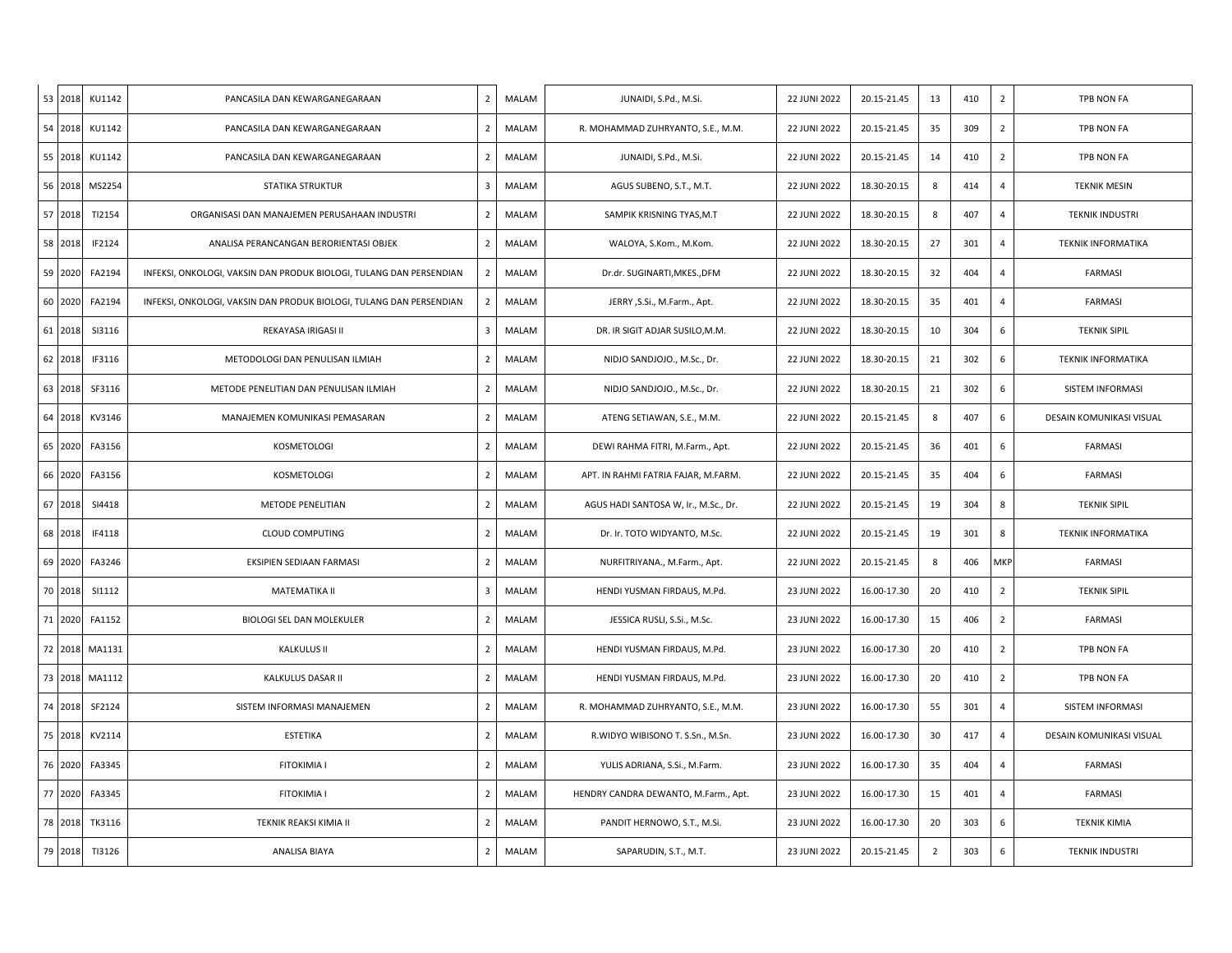| 80 2018  | IF3136 | PEMOGRAMAN AGILE                     | $\overline{2}$ | MALAM | RAVIE KURNIA LADAY, S.Kom., M.Kom.        | 23 JUNI 2022 | 20.15-21.45 | 9                       | LK4 | 6              | <b>TEKNIK INFORMATIKA</b> |
|----------|--------|--------------------------------------|----------------|-------|-------------------------------------------|--------------|-------------|-------------------------|-----|----------------|---------------------------|
| 81 2018  | SF3126 | TESTING DAN IMPLEMENTASI SISTEM      | $\overline{4}$ | MALAM | MUHAMAD ZEN, S.Kom., M.M.                 | 23 JUNI 2022 | 20.15-21.45 | 24                      | LK4 | 6              | SISTEM INFORMASI          |
| 82 2020  | FA3186 | ANALISIS KIMIA PANGAN HALAL          | $\overline{2}$ | MALAM | ANDRIANOPSYAH MAS JAYA PUTRA, M.Sc., Dr.  | 23 JUNI 2022 | 20.15-21.45 | 34                      | 404 | 6              | <b>FARMASI</b>            |
| 83 2020  | FA3186 | ANALISIS KIMIA PANGAN HALAL          | $\overline{2}$ | MALAM | apt. DEDE KOMARUDIN, M.Farm.              | 23 JUNI 2022 | 20.15-21.45 | 35                      | 401 | 6              | <b>FARMASI</b>            |
| 84 2020  | FA3186 | ANALISIS KIMIA PANGAN HALAL          | $\overline{2}$ | MALAM | BUDIANTO, M.T.                            | 23 JUNI 2022 | 20.15-21.45 | 9                       | 401 | 6              | <b>FARMASI</b>            |
| 85 2018  | MS4127 | <b>MESIN PRODUKSI</b>                | 3              | MALAM | ANGGA SETIAWAN, S.T., M.T.                | 23 JUNI 2022 | 20.15-21.45 | 1                       | 414 | MKP            | <b>TEKNIK MESIN</b>       |
| 86 2018  | MS4377 | <b>TEKNIK TURBIN GAS</b>             | 3              | MALAM | IRWAN MUSTAJAB, S.T., M.T.                | 23 JUNI 2022 | 20.15-21.45 | 11                      | 302 | MKP            | <b>TEKNIK MESIN</b>       |
| 87 2018  | TK2144 | TEKNOLOGI REKAYASA POLIMER           | $\overline{3}$ | MALAM | ABDUL HALIM, S.T., M.T.                   | 23 JUNI 2022 | 20.15-21.45 | 28                      | 301 | MKP            | <b>TEKNIK KIMIA</b>       |
| 88 2018  | SI1232 | STRUKTUR BANGUNAN                    | $\overline{2}$ | MALAM | ANDRI ARTHONO, S.T., M.M.                 | 24 JUNI 2022 | 20.15-21.45 | 9                       | 304 | $\overline{2}$ | <b>TEKNIK SIPIL</b>       |
| 89 2018  | TK1122 | KIMIA FISIK                          | $\overline{3}$ | MALAM | ALIF GITA ARUMSARI, S.T, M.T.             | 24 JUNI 2022 | 20.15-21.45 | $\overline{\mathbf{3}}$ | 301 | $\overline{2}$ | <b>TEKNIK KIMIA</b>       |
| 90 2020  | FA1172 | KEWIRAUSAHAAN                        | $\overline{2}$ | MALAM | EKA DIPTA, S.T., M.M.                     | 24 JUNI 2022 | 20.15-21.45 | 13                      | 401 | $\overline{2}$ | <b>FARMASI</b>            |
| 91 2018  | KU1162 | KONSEP SAINS DAN TEKNOLOGI           | $\overline{2}$ | MALAM | Dr. Ir. TOTO WIDYANTO, M.Sc.              | 24 JUNI 2022 | 18.30-20.15 | 18                      | 309 | $\overline{2}$ | TPB NON FA                |
| 92 2018  | KU1162 | KONSEP SAINS DAN TEKNOLOGI           | $\overline{2}$ | MALAM | BABAY JUTIKA C., M.T.                     | 24 JUNI 2022 | 18.30-20.15 | 15                      | 410 | $\overline{2}$ | TPB NON FA                |
| 93 2018  | KU1162 | KONSEP SAINS DAN TEKNOLOGI           | $\overline{2}$ | MALAM | Dr. Ir. TOTO WIDYANTO, M.Sc.              | 24 JUNI 2022 | 18.30-20.15 | 35                      | 309 | $\overline{2}$ | TPB NON FA                |
| 94 2018  | KU1162 | KONSEP SAINS DAN TEKNOLOGI           | $\overline{2}$ | MALAM | BABAY JUTIKA C., M.T.                     | 24 JUNI 2022 | 18.30-20.15 | 16                      | 410 | $\overline{2}$ | TPB NON FA                |
| 95 2018  | SI2444 | MEKANIKA TANAH II                    | 3              | MALAM | WIMPI A. N. ASPAR, Dr., Prof.             | 24 JUNI 2022 | 18.30-20.15 | 5                       | 304 | $\overline{4}$ | <b>TEKNIK SIPIL</b>       |
| 96 2018  | TI2164 | <b>EKONOMI TEKNIK</b>                | $\overline{3}$ | MALAM | CHRISWAHYUDI, S.T., M.T.                  | 24 JUNI 2022 | 20.15-21.45 | 6                       | 302 | $\overline{4}$ | <b>TEKNIK INDUSTRI</b>    |
| 97 2018  | IF2134 | PEMROGRAMAN SISTEM                   | $\overline{2}$ | MALAM | ALIM HARDIANSYAH, S.T., M.Kom.            | 24 JUNI 2022 | 18.30-20.15 | 28                      | 302 | $\overline{4}$ | <b>TEKNIK INFORMATIKA</b> |
| 98 2018  | KV2194 | 2D ANIMASI                           | $\overline{2}$ | MALAM | KUSNADI, S.Sn., M.Ikom., M.Ds.            | 24 JUNI 2022 | 20.15-21.45 | 30                      | 403 | $\overline{4}$ | DESAIN KOMUNIKASI VISUAL  |
| 99 2018  | KV2194 | <b>2D ANIMASI</b>                    | $\overline{2}$ | MALAM | OSKAR JUDIANTO, S.Sn., MM., M.Ds          | 24 JUNI 2022 | 20.15-21.45 | 20                      | 417 | $\overline{4}$ | DESAIN KOMUNIKASI VISUAL  |
| 100 2020 | FA3316 | TEKNOLOGI FARMASI SEDIAAN SOLIDA     | $\overline{3}$ | MALAM | DEWI RAHMA FITRI, M.Farm., Apt.           | 24 JUNI 2022 | 20.15-21.45 | 35                      | 303 | 4              | <b>FARMASI</b>            |
| 101 2020 | FA3316 | TEKNOLOGI FARMASI SEDIAAN SOLIDA     | 3              | MALAM | APT. IN RAHMI FATRIA FAJAR, M.FARM.       | 24 JUNI 2022 | 20.15-21.45 | 28                      | 404 | $\overline{4}$ | FARMASI                   |
| 102 2018 | MS3116 | <b>MANAJEMEN ENERGI</b>              | 3              | MALAM | Dr. Ir. SUGENG RIYONO, M.Phil             | 24 JUNI 2022 | 18.30-20.15 | 14                      | 301 | 6              | <b>TEKNIK MESIN</b>       |
| 103 2018 | KV3156 | KOMUNIKASI PERIKLANAN UKM            | $\overline{2}$ | MALAM | DESIANA NUR INDRA KUSUMAWATI, S.T., M.Sn. | 24 JUNI 2022 | 18.30-20.15 | $\overline{7}$          | 407 | 6              | DESAIN KOMUNIKASI VISUAL  |
| 104 2018 | TK3156 | TEKNOLOGI PENGENDALIAN KOROSI        | 3              | MALAM | HASTO SANTOSO, S.T., M.T.                 | 24 JUNI 2022 | 18.30-20.15 | 23                      | 417 | MKP            | <b>TEKNIK KIMIA</b>       |
| 105 2018 | SF4177 | <b>ENTERPRISE INFORMATION SYSTEM</b> | $\overline{2}$ | MALAM | IDAWATI, S.Kom., M.M.                     | 24 JUNI 2022 | 18.30-20.15 | 11                      | 407 | MKP            | SISTEM INFORMASI          |
| 106 2018 | IF1142 | STRUKTUR DATA DAN PEMOGRAMAN         | 4              | MALAM | ALIM HARDIANSYAH, S.T., M.Kom.            | 25 JUNI 2022 | 13.00-14.30 | 13                      | 302 | $\overline{2}$ | <b>TEKNIK INFORMATIKA</b> |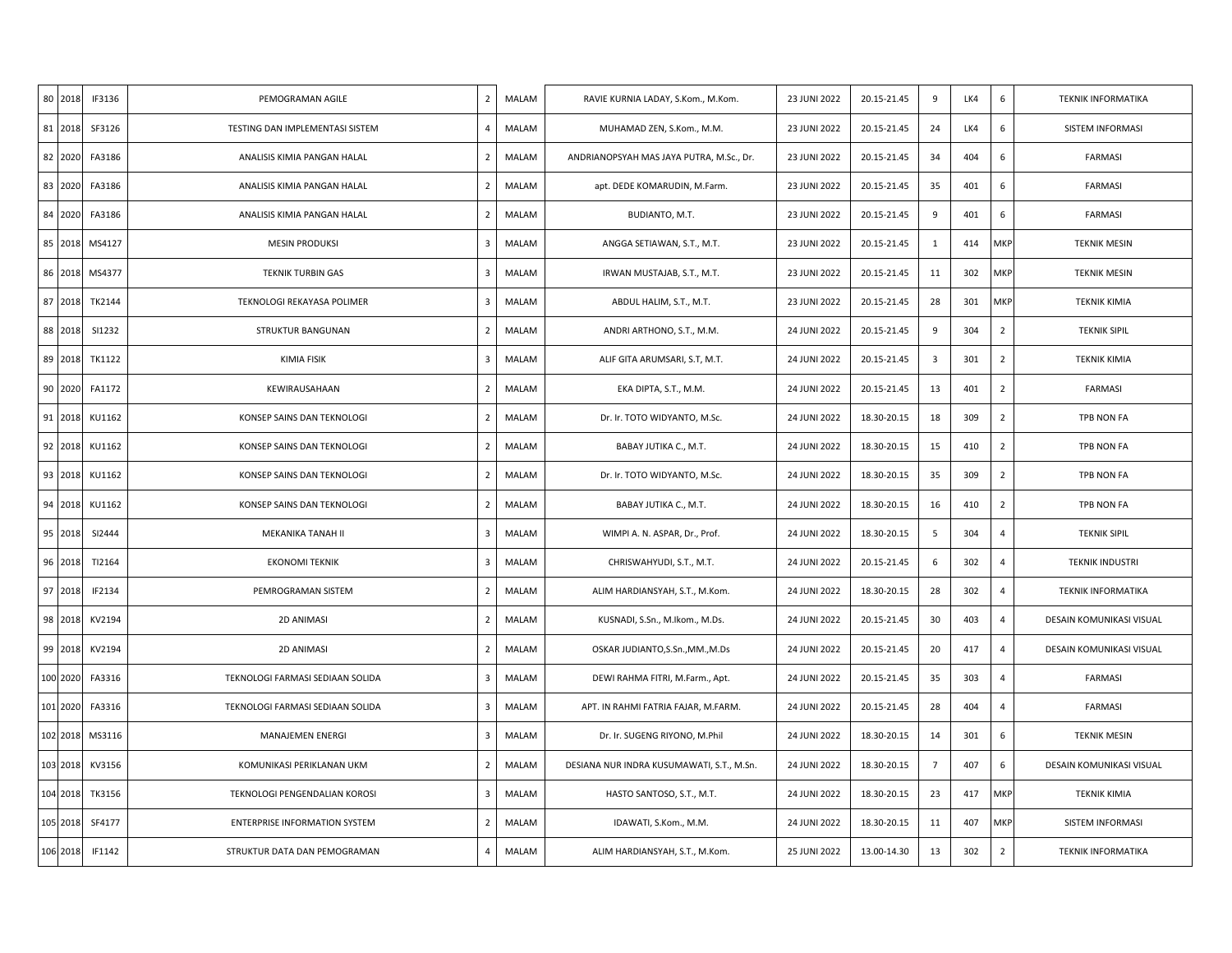| 107 2018 | SI2424 | PERKERASAN JALAN                | $\overline{2}$ | MALAM        | ANDRI ARTHONO, S.T., M.M.                        | 25 JUNI 2022 | 13.00-14.30 | 12                      | 310 | $\overline{4}$ | <b>TEKNIK SIPIL</b>       |
|----------|--------|---------------------------------|----------------|--------------|--------------------------------------------------|--------------|-------------|-------------------------|-----|----------------|---------------------------|
| 108 2018 | IF2144 | PEMROSESAN DATA TERDISTRIBUSI   | $\overline{2}$ | MALAM        | RAVIE KURNIA LADAY, S.Kom., M.Kom.               | 25 JUNI 2022 | 13.00-14.30 | 27                      | 302 | $\overline{4}$ | <b>TEKNIK INFORMATIKA</b> |
| 109 2020 | FA3346 | <b>BIOFARMASI</b>               | $\overline{2}$ | MALAM        | FEBRI HIDAYAT, S.Si., MBA., Apt.                 | 25 JUNI 2022 | 13.00-14.30 | 35                      | 406 | $\overline{4}$ | FARMASI                   |
| 110 2020 | FA3346 | <b>BIOFARMASI</b>               | $\overline{2}$ | MALAM        | MUTAWALLI SJAHID L., M.Farm., Apt.               | 25 JUNI 2022 | 13.00-14.30 | 31                      | 404 | $\overline{4}$ | <b>FARMASI</b>            |
| 111 2018 | MS3336 | PENGUKURAN TEKNIK               | $\overline{2}$ | MALAM        | AGUS SUBENO, S.T., M.T.                          | 25 JUNI 2022 | 13.00-14.30 | 8                       | 407 | 6              | <b>TEKNIK MESIN</b>       |
| 112 2018 | SI3126 | ESTIMASI BIAYA KONSTRUKSI       | $\overline{2}$ | MALAM        | EDDY CHANDRA WIJAYA, M.T.                        | 25 JUNI 2022 | 18.30-20.15 | 13                      | 304 | 6              | <b>TEKNIK SIPIL</b>       |
| 113 2018 | TK3126 | SISTEM UTILITAS                 | $\overline{2}$ | MALAM        | ABDUL HALIM, S.T., M.T.                          | 25 JUNI 2022 | 18.30-20.15 | 29                      | 301 | 6              | <b>TEKNIK KIMIA</b>       |
| 114 2018 | KV3166 | SEMIOTIKA DAN PERSEPSI VISUAL   | $\overline{2}$ | MALAM        | DESIANA NUR INDRA KUSUMAWATI, S.T., M.Sn.        | 25 JUNI 2022 | 18.30-20.15 | 8                       | 407 | 6              | DESAIN KOMUNIKASI VISUAL  |
| 115 2020 | FA3196 | SISTEM PELAYANAN KEFARMASIAN    | $\overline{2}$ | MALAM        | EMMY CHOLIDA, Dra. M.H., Apt.                    | 25 JUNI 2022 | 18.30-20.15 | 35                      | 401 | 6              | <b>FARMASI</b>            |
| 116 2020 | FA3196 | SISTEM PELAYANAN KEFARMASIAN    | $\overline{2}$ | MALAM        | apt. SIVA FAUZIAH, M.Farm.                       | 25 JUNI 2022 | 18.30-20.15 | 35                      | 404 | 6              | FARMASI                   |
| 117 2020 | FA3196 | SISTEM PELAYANAN KEFARMASIAN    | $\overline{2}$ | MALAM        | apt. SIVA FAUZIAH, M.Farm.                       | 25 JUNI 2022 | 18.30-20.15 | 16                      | 404 | 6              | <b>FARMASI</b>            |
| 118 2018 | TK3166 | <b>TEKNOLOGI ENZIM</b>          | $\overline{2}$ | MALAM        | BUDIANTO, M.T.                                   | 25 JUNI 2022 | 18.30-20.15 | 16                      | 309 | MKP            | <b>TEKNIK KIMIA</b>       |
| 119 2018 | TI4357 | MANAJEMEN PEMASARAN             | 3              | MALAM        | DIAH ANDIANINGSARI, S.T., M.T.                   | 25 JUNI 2022 | 18.30-20.15 | 14                      | 303 | MKP            | <b>TEKNIK INDUSTRI</b>    |
| 120 2020 | FA4297 | KESEHATAN MASYARAKAT            | $\overline{2}$ | <b>MALAM</b> | II PUJI HERIANTO, drg., SKG, S.Farm., MKM., M.M. | 25 JUNI 2022 | 18.30-20.15 | 13                      | 407 | MKP            | <b>FARMASI</b>            |
| 121 2018 | SI2213 | MEKANIKA BAHAN                  | 3              | MALAM        | SAYED AHMAD FAUZAN S.T., M.Si                    | 27 JUNI 2022 | 16.00-17.30 | 10                      | 410 | $\overline{2}$ | <b>TEKNIK SIPIL</b>       |
| 122 2018 | TK1132 | KIMIA ANALITIK                  | 3              | MALAM        | DIAH KUSMARDINI, M.Si., Dr.                      | 27 JUNI 2022 | 16.00-17.30 | $\overline{\mathbf{3}}$ | 210 | $\overline{2}$ | <b>TEKNIK KIMIA</b>       |
| 123 2020 | FA2253 | ANATOMI FISIOLOGI MANUSIA       | $\overline{2}$ | MALAM        | II PUJI HERIANTO, drg., SKG, S.Farm., MKM., M.M. | 27 JUNI 2022 | 16.00-17.30 | 16                      | 404 | 2              | <b>FARMASI</b>            |
| 124 2018 | IF2154 | PENGANTAR SISTEM DIGITAL        | $\overline{2}$ | MALAM        | DIDIT WIDIYANTO, S.Kom., M.Si., Dr               | 27 JUNI 2022 | 16.00-17.30 | 39                      | 301 | $\overline{4}$ | <b>TEKNIK INFORMATIKA</b> |
| 125 2018 | SF2134 | PEMROGRAMAN WEB                 | 4              | MALAM        | MUNDIRIN, S.Kom., M.Kom.                         | 27 JUNI 2022 | 16.00-17.30 | 19                      | 302 | $\overline{4}$ | SISTEM INFORMASI          |
| 126 2018 | MS3216 | <b>GETARAN MEKANIS</b>          | $\overline{2}$ | MALAM        | ARIF KRISBUDIMAN, S.T., M.T.                     | 27 JUNI 2022 | 16.00-17.30 | 8                       | 210 | 6              | <b>TEKNIK MESIN</b>       |
| 127 2018 | SI3326 | <b>STRUKTUR BETON II</b>        | 3              | MALAM        | SAYED AHMAD FAUZAN S.T., M.Si                    | 27 JUNI 2022 | 18.30-20.15 | 8                       | 309 | 6              | <b>TEKNIK SIPIL</b>       |
| 128 2018 | TK3326 | PERPINDAHAN PANAS               | 3              | MALAM        | ALIF GITA ARUMSARI, S.T, M.T.                    | 27 JUNI 2022 | 18.30-20.15 | 23                      | 310 | 6              | <b>TEKNIK KIMIA</b>       |
| 129 2018 | IF3146 | TESTING DAN IMPLEMENTASI SISTEM | 4              | MALAM        | MUHAMAD ZEN, S.Kom., M.M.                        | 27 JUNI 2022 | 18.30-20.15 | 24                      | LK4 | 6              | <b>TEKNIK INFORMATIKA</b> |
| 130 2018 | KV3176 | MEDIA PAMER PAJANG              | $\overline{2}$ | MALAM        | ABIDIN M.NOOR, S.Sn., M.Ds.                      | 27 JUNI 2022 | 18.30-20.15 | 8                       | 401 | 6              | DESAIN KOMUNIKASI VISUAL  |
| 131 2020 | FA4227 | METODOLOGI PENELITIAN           | $\overline{2}$ | MALAM        | DR, Apt. DELINA HASAN, M.KES                     | 27 JUNI 2022 | 18.30-20.15 | 26                      | 404 | 6              | <b>FARMASI</b>            |
| 132 2018 | TK3186 | <b>ANALISIS BIOREAKTOR</b>      | 3              | MALAM        | BUDIANTO, M.T.                                   | 27 JUNI 2022 | 18.30-20.15 | 6                       | 309 | MKP            | <b>TEKNIK KIMIA</b>       |
| 133 2018 | TI4118 | <b>TEKNIK PERAMALAN</b>         | 3              | MALAM        | DEDE RUKMAYADI, S.T., M.Si., Dr.                 | 27 JUNI 2022 | 20.15-21.45 | 6                       | 303 | MKP            | <b>TEKNIK INDUSTRI</b>    |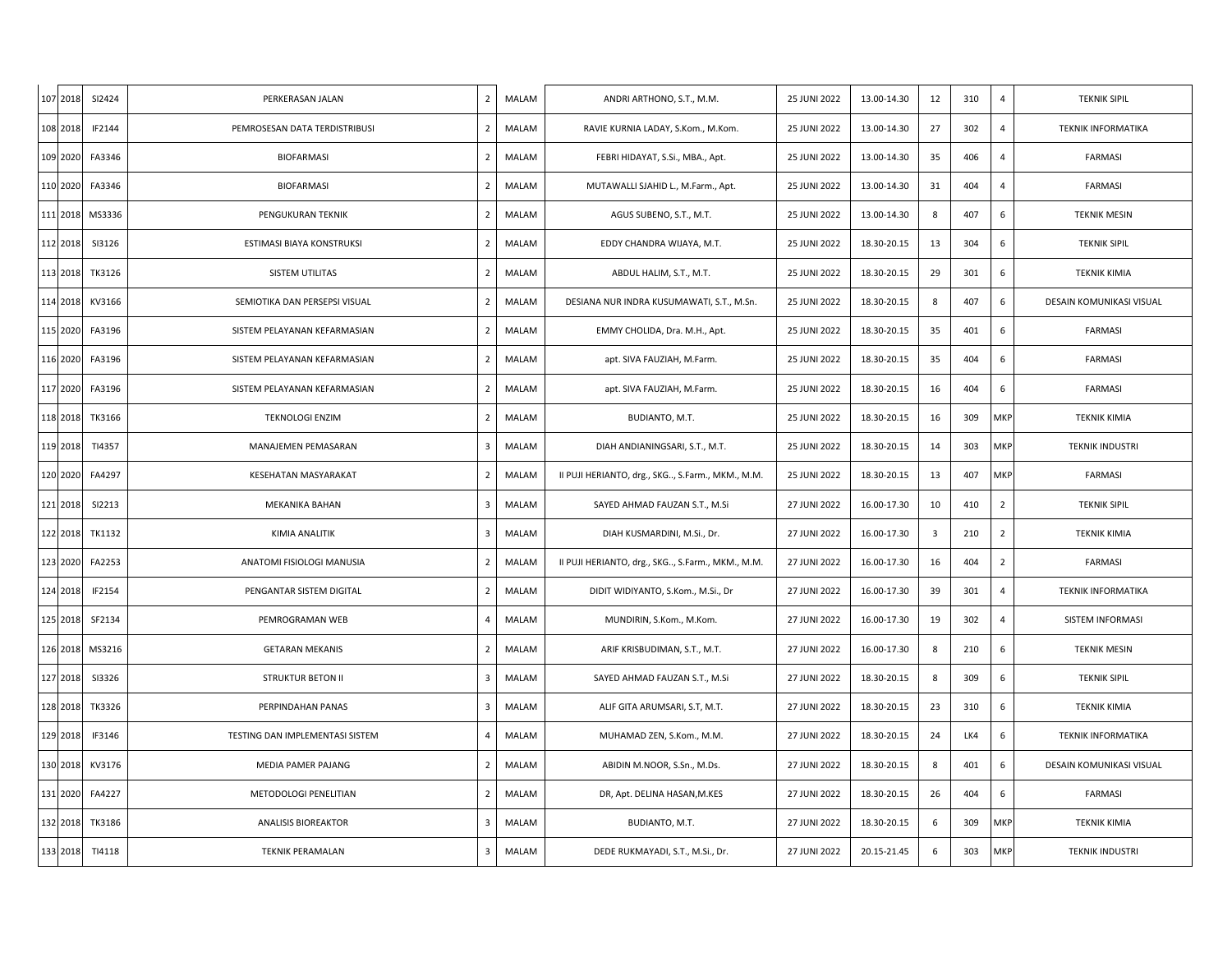| 134 2018<br>IF4157 | JARINGAN KOMPUTER LANJUT           | MALAM<br>$\overline{2}$ | INDRA PERMANA SOLIHIN S.Kom, M.Kom        | 27 JUNI 2022 | 20.15-21.45 | 18             | 301 | MKP            | <b>TEKNIK INFORMATIKA</b> |
|--------------------|------------------------------------|-------------------------|-------------------------------------------|--------------|-------------|----------------|-----|----------------|---------------------------|
| 135 2018<br>KV4187 | <b>INTERAKTIF MEDIA</b>            | $\overline{2}$<br>MALAM | DESIANA NUR INDRA KUSUMAWATI, S.T., M.Sn. | 27 JUNI 2022 | 20.15-21.45 | $\overline{3}$ | 407 | MKP            | DESAIN KOMUNIKASI VISUAL  |
| 136 2020<br>FA4427 | ANALISIS BAHAN BAKU OBAT           | MALAM<br>$\overline{2}$ | apt. Iin Hardiyati, M.Farm.               | 27 JUNI 2022 | 20.15-21.45 | 31             | 406 | <b>MKP</b>     | <b>FARMASI</b>            |
| 137 2018<br>TK1142 | PENGANTAR INDUSTRI KIMIA           | $\overline{2}$<br>MALAM | ABDUL HALIM, S.T., M.T.                   | 28 JUNI 2022 | 18.30-20.15 | 6              | 301 | $\overline{2}$ | <b>TEKNIK KIMIA</b>       |
| 138 2018<br>IF1122 | ANALISA PERANCANGAN SISTEM         | $\overline{2}$<br>MALAM | JOKO PRASETIANA, S.Kom., M.Kom.           | 28 JUNI 2022 | 18.30-20.15 | 16             | 302 | $\overline{2}$ | <b>TEKNIK INFORMATIKA</b> |
| 139 2018<br>SF1142 | MET. PENGEMBANGAN SISTEM INFORMASI | $\overline{2}$<br>MALAM | PURWANTO, S.Kom., M.Kom.                  | 28 JUNI 2022 | 18.30-20.15 | 37             | 210 | $\overline{2}$ | SISTEM INFORMASI          |
| FA2314<br>140 2020 | <b>FARMASI FISIKA</b>              | 3<br>MALAM              | NURFITRIYANA., M.Farm., Apt.              | 28 JUNI 2022 | 18.30-20.15 | 22             | 401 | $\overline{2}$ | <b>FARMASI</b>            |
| 141 2018<br>MS2264 | MEKANIKA FLUIDA DASAR              | 3<br>MALAM              | Dr. DAMORA RHAKASYWI, S.T., M.T           | 28 JUNI 2022 | 18.30-20.15 | 8              | 414 | $\overline{4}$ | <b>TEKNIK MESIN</b>       |
| 142 2018<br>TI2224 | ERGONOMI INDUSTRI                  | $\overline{2}$<br>MALAM | DIAH ANDIANINGSARI, S.T., M.T.            | 28 JUNI 2022 | 18.30-20.15 | 4              | 303 | $\overline{4}$ | <b>TEKNIK INDUSTRI</b>    |
| 143 2018<br>KV2174 | <b>DESAIN WEB</b>                  | $\overline{2}$<br>MALAM | KUSNADI, S.Sn., M.Ikom., M.Ds.            | 28 JUNI 2022 | 18.30-20.15 | 20             | 407 | $\overline{4}$ | DESAIN KOMUNIKASI VISUAL  |
| 144 2018<br>KV2174 | <b>DESAIN WEB</b>                  | 2<br>MALAM              | OSKAR JUDIANTO, S.Sn., MM., M.Ds          | 28 JUNI 2022 | 18.30-20.15 | 30             | 417 | $\overline{4}$ | DESAIN KOMUNIKASI VISUAL  |
| 145 2018<br>MS4138 | PERANCANGAN BEJANA TEKAN           | 3<br>MALAM              | IRWAN MUSTAJAB, S.T., M.T.                | 28 JUNI 2022 | 20.15-21.45 | $\mathbf{1}$   | 407 | MKP            | <b>TEKNIK MESIN</b>       |
| SI4328<br>146 2018 | REKAYASA GEMPA                     | $\overline{2}$<br>MALAM | AGUS HADI SANTOSA W, Ir., M.Sc., Dr.      | 28 JUNI 2022 | 20.15-21.45 | 9              | 210 | MKP            | <b>TEKNIK SIPIL</b>       |
| 147 2018<br>TK4118 | TA PRA-PERANCANGAN PABRIK KIMIA    | $\overline{4}$<br>MALAM | HASTO SANTOSO, S.T., M.T.                 | 28 JUNI 2022 | 20.15-21.45 | 9              | 301 | MKP            | <b>TEKNIK KIMIA</b>       |
| 148 2018<br>TI4368 | <b>MANAJEMEN PROYEK</b>            | 3<br>MALAM              | DEDE RUKMAYADI, S.T., M.Si., Dr.          | 28 JUNI 2022 | 20.15-21.45 | 14             | 303 | MKP            | <b>TEKNIK INDUSTRI</b>    |
| 149 2018<br>KV4158 | <b>DESAIN GRAFIS PRINTING</b>      | $\overline{2}$<br>MALAM | R.WIDYO WIBISONO T. S.Sn., M.Sn.          | 28 JUNI 2022 | 20.15-21.45 | 17             | 401 | MKP            | DESAIN KOMUNIKASI VISUAL  |
| 150 2020<br>FA4287 | FARMAKOEKONOMI (PRIORITAS)         | $\overline{2}$<br>MALAM | DR, Apt. DELINA HASAN, M.KES              | 28 JUNI 2022 | 20.15-21.45 | 34             | 406 | MKP            | <b>FARMASI</b>            |
| 151 2018<br>IF1152 | DESAIN DAN ANALISA ALGORITMA       | $\overline{4}$<br>MALAM | ALIM HARDIANSYAH, S.T., M.Kom.            | 29 JUNI 2022 | 18.30-20.15 | 14             | 407 | $\overline{2}$ | <b>TEKNIK INFORMATIKA</b> |
| 152 2018<br>SF1162 | DASAR-DASAR PEMROGRAMAN            | $\overline{4}$<br>MALAM | MUNDIRIN, S.Kom., M.Kom.                  | 29 JUNI 2022 | 18.30-20.15 | 54             | 210 | $\overline{2}$ | SISTEM INFORMASI          |
| 153 2018<br>KV1142 | TEKNOLOGI PRODUKSI GRAFIKA         | $\overline{2}$<br>MALAM | ABIDIN M.NOOR, S.Sn., M.Ds.               | 29 JUNI 2022 | 18.30-20.15 | 17             | 401 | $\overline{2}$ | DESAIN KOMUNIKASI VISUAL  |
| 154 2020<br>FA4167 | <b>FARMASI KELAUTAN</b>            | $\overline{2}$<br>MALAM | RINI YANUARTI, S.Pi., M.Si.               | 29 JUNI 2022 | 18.30-20.15 | 22             | 406 | $\overline{2}$ | <b>FARMASI</b>            |
| 155 2020<br>FA4167 | <b>FARMASI KELAUTAN</b>            | $\overline{2}$<br>MALAM | RINI YANUARTI, S.Pi., M.Si.               | 29 JUNI 2022 | 18.30-20.15 | 17             | 406 | $\overline{2}$ | <b>FARMASI</b>            |
| 156 2018<br>MS4348 | METODOLOGI PENELITIAN              | $\overline{2}$<br>MALAM | RAHMAT WIJAYA, S.T., M.T.                 | 29 JUNI 2022 | 18.30-20.15 | 19             | 301 | $\overline{4}$ | <b>TEKNIK MESIN</b>       |
| 157 2018<br>TK2324 | THERMODINAMIKA TEKNIK KIMIA II     | 3<br>MALAM              | HASTO SANTOSO, S.T., M.T.                 | 29 JUNI 2022 | 18.30-20.15 | 23             | 302 | $\overline{4}$ | <b>TEKNIK KIMIA</b>       |
| 158 2018<br>TI2274 | STATISTIKA INDUSTRI                | 3<br>MALAM              | SAMPIK KRISNING TYAS, M.T                 | 29 JUNI 2022 | 16.00-17.30 | 4              | 302 | $\overline{4}$ | <b>TEKNIK INDUSTRI</b>    |
| 159 2018<br>IF3416 | <b>ETIKA PROFESI</b>               | $\overline{2}$<br>MALAM | RYCAN FAHMI, S.KOM., M.KOM., M.M          | 29 JUNI 2022 | 16.00-17.30 | 37             | 301 | $\overline{4}$ | <b>TEKNIK INFORMATIKA</b> |
| 160 2018 SF2144    | ANALISA PERANCANGAN OBYEK          | $\overline{4}$<br>MALAM | RAVIE KURNIA LADAY, S.Kom., M.Kom.        | 29 JUNI 2022 | 16.00-17.30 | 18             | 401 | $\overline{4}$ | SISTEM INFORMASI          |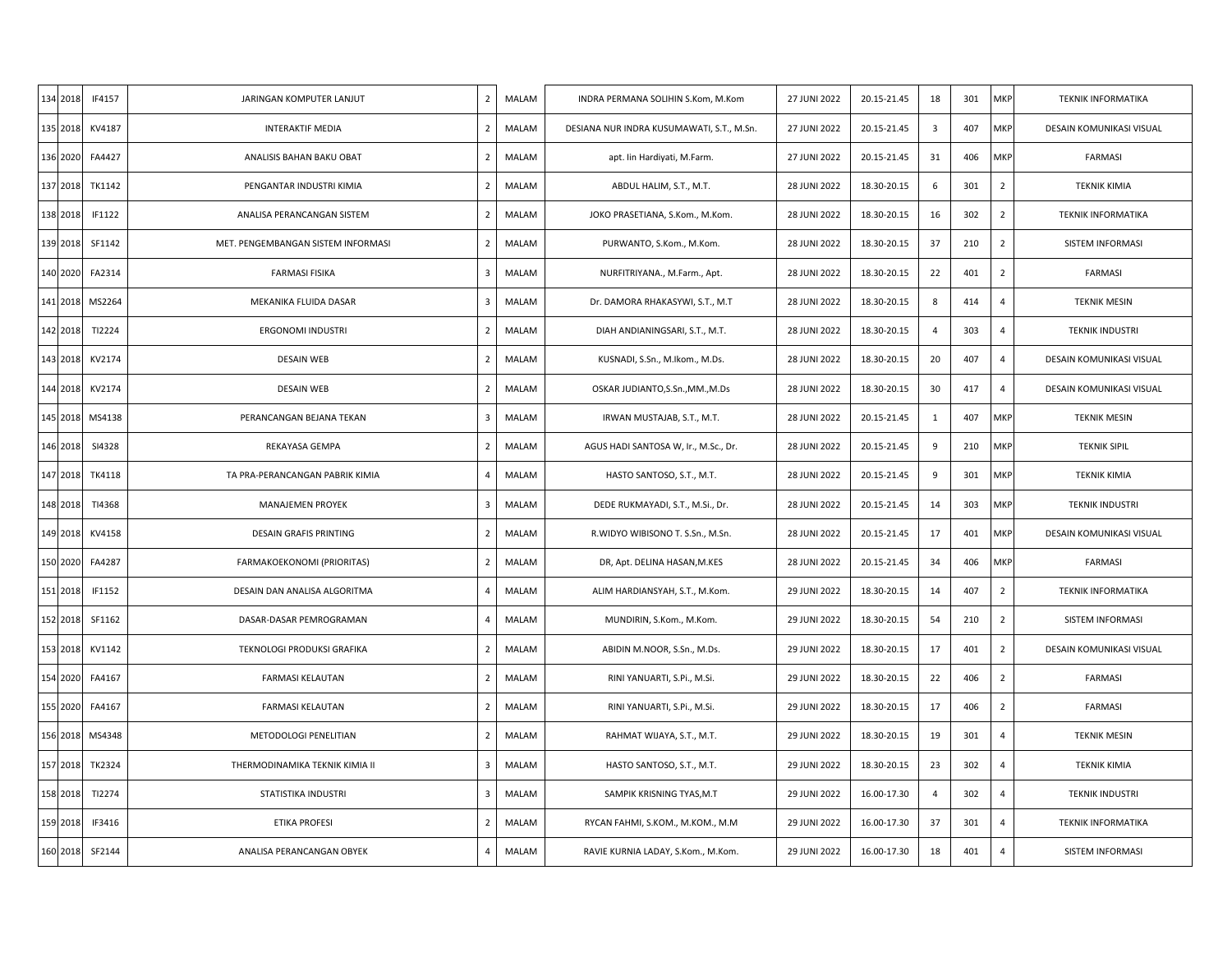| 161 2018 KV3126    | ESTIMASI BIAYA                        | $\overline{2}$ | MALAM | WISNU INDRA K., M.Sn.                 | 29 JUNI 2022 | 16.00-17.30 | 27                      | 403             | $\overline{4}$ | DESAIN KOMUNIKASI VISUAL  |
|--------------------|---------------------------------------|----------------|-------|---------------------------------------|--------------|-------------|-------------------------|-----------------|----------------|---------------------------|
| 162 2018 MS3226    | TEKNIK TENAGA LISTRIK                 | $\overline{2}$ | MALAM | ARIF KRISBUDIMAN, S.T., M.T.          | 29 JUNI 2022 | 18.30-20.15 | 9                       | 303             | 6              | <b>TEKNIK MESIN</b>       |
| 163 2018 TK3336    | PENGENDALIAN PROSES                   | 3              | MALAM | ROY WANGINTAN, S.T., M.T.             | 29 JUNI 2022 | 20.15-21.45 | 5                       | 303             | 6              | <b>TEKNIK KIMIA</b>       |
| 164 2018<br>TI3146 | KESELAMATAN, KESEHATAN DAN KERJA (K3) | $\overline{2}$ | MALAM | Dr. Ir. SUGENG RIYONO, M.Phil         | 29 JUNI 2022 | 20.15-21.45 | 10                      | 309             | 6              | <b>TEKNIK INDUSTRI</b>    |
| 165 2018<br>IF3156 | SISTEM CERDAS                         | $\overline{4}$ | MALAM | DIDIT WIDIYANTO, S.Kom., M.Si., Dr    | 29 JUNI 2022 | 20.15-21.45 | 12                      | 407             | 6              | <b>TEKNIK INFORMATIKA</b> |
| 166 2018<br>SF3146 | ENTERPRISE RESOURCES PLANNING         | $\overline{2}$ | MALAM | NIDJO SANDJOJO., M.Sc., Dr.           | 29 JUNI 2022 | 20.15-21.45 | 11                      | LK <sub>2</sub> | 6              | SISTEM INFORMASI          |
| 167 2018<br>KV3186 | DESAIN KOMUNIKASI VISUAL IV           | $\overline{4}$ | MALAM | ABIDIN M.NOOR, S.Sn., M.Ds.           | 29 JUNI 2022 | 20.15-21.45 | $\overline{7}$          | 302             | 6              | DESAIN KOMUNIKASI VISUAL  |
| 168 2020<br>FA4428 | DASAR FARMASI INDUSTRI                | $\overline{2}$ | MALAM | R. MUHAMMAD SADIKIN, Drs., M.M., Apt. | 29 JUNI 2022 | 20.15-21.45 | 32                      | 403             | 6              | <b>FARMASI</b>            |
| 169 2020<br>FA4428 | DASAR FARMASI INDUSTRI                | $\overline{2}$ | MALAM | apt. DEDE KOMARUDIN, M.Farm.          | 29 JUNI 2022 | 20.15-21.45 | 35                      | 406             | 6              | <b>FARMASI</b>            |
| 170 2020<br>FA4428 | DASAR FARMASI INDUSTRI                | $\overline{2}$ | MALAM | apt. DEDE KOMARUDIN, M.Farm.          | 29 JUNI 2022 | 20.15-21.45 | 14                      | 406             | 6              | FARMASI                   |
| 171 2018<br>TK4117 | PERANCANGAN PABRIK KIMIA              | 3              | MALAM | AGUNG SISWAHYU, S.T., M.T.            | 29 JUNI 2022 | 20.15-21.45 | 5                       | 301             | <b>MKP</b>     | <b>TEKNIK KIMIA</b>       |
| 172 2018<br>SI3365 | ANALISA STRUKTUR II                   | 3              | MALAM | SAYED AHMAD FAUZAN S.T., M.Si         | 30 JUNI 2022 | 18.30-20.15 | 5                       | 304             | $\overline{4}$ | <b>TEKNIK SIPIL</b>       |
| 173 2018<br>TK2344 | OPERASI TEKNIK KIMIA II               | 3              | MALAM | ROY WANGINTAN, S.T., M.T.             | 30 JUNI 2022 | 18.30-20.15 | 23                      | 301             | $\overline{4}$ | <b>TEKNIK KIMIA</b>       |
| 174 2018<br>TI2244 | PENELITIAN OPERASIONAL I              | 3              | MALAM | BABAY JUTIKA C., M.T.                 | 30 JUNI 2022 | 18.30-20.15 | 6                       | 302             | $\overline{4}$ | <b>TEKNIK INDUSTRI</b>    |
| 175 2018<br>IF2164 | WEB PROGRAMMING                       | $\overline{4}$ | MALAM | MUHAMAD ZEN, S.Kom., M.M.             | 30 JUNI 2022 | 18.30-20.15 | 25                      | LK4             | $\overline{4}$ | <b>TEKNIK INFORMATIKA</b> |
| 176 2018<br>SF2514 | <b>ETIKA PROFESI</b>                  | $\overline{2}$ | MALAM | DEDEN HEDIN P., S.Kom., M.Si.         | 30 JUNI 2022 | 18.30-20.15 | 36                      | 210             | $\overline{4}$ | SISTEM INFORMASI          |
| 177 2018<br>SF2514 | <b>ETIKA PROFESI</b>                  | $\overline{2}$ | MALAM | DEDEN HEDIN P., S.Kom., M.Si.         | 30 JUNI 2022 | 18.30-20.15 | 18                      | 210             | $\overline{4}$ | SISTEM INFORMASI          |
| 178 2018<br>KV2144 | <b>ILUSTRASI APLIKATIF</b>            | $\overline{2}$ | MALAM | R.WIDYO WIBISONO T. S.Sn., M.Sn.      | 30 JUNI 2022 | 18.30-20.15 | 30                      | 412B            | $\overline{4}$ | DESAIN KOMUNIKASI VISUAL  |
| 179 2018 MS3236    | MESIN-MESIN FLUIDA                    | 3              | MALAM | Dr. DAMORA RHAKASYWI, S.T., M.T       | 30 JUNI 2022 | 18.30-20.15 | 17                      | 417             | 6              | <b>TEKNIK MESIN</b>       |
| 180 2018<br>MS3316 | <b>TEKNIK PENGATURAN</b>              | $\overline{2}$ | MALAM | ARIF KRISBUDIMAN, S.T., M.T.          | 30 JUNI 2022 | 16.00-17.30 | 8                       | 301             | 6              | <b>TEKNIK MESIN</b>       |
| 181 2018<br>SI3386 | <b>STRUKTUR BAJA II</b>               | $\overline{2}$ | MALAM | AGUS HADI SANTOSA W, Ir., M.Sc., Dr.  | 30 JUNI 2022 | 20.15-21.45 | 8                       | 304             | 6              | <b>TEKNIK SIPIL</b>       |
| 182 2018<br>TI3326 | PERANCANGAN DAN PENGEMBANGAN PRODUK   | 3              | MALAM | SAPARUDIN, S.T., M.T.                 | 30 JUNI 2022 | 20.15-21.45 | $\overline{\mathbf{3}}$ | 303             | 6              | <b>TEKNIK INDUSTRI</b>    |
| 183 2018<br>IF3166 | MACHINE LEARNING                      | $\overline{2}$ | MALAM | Dr. Ir. TOTO WIDYANTO, M.Sc.          | 30 JUNI 2022 | 20.15-21.45 | 13                      | 401             | 6              | <b>TEKNIK INFORMATIKA</b> |
| 184 2018<br>SF3156 | REKAYASA SISTEM INFORMASI             | $\overline{2}$ | MALAM | MUNDIRIN, S.Kom., M.Kom.              | 30 JUNI 2022 | 20.15-21.45 | 12                      | 403             | 6              | SISTEM INFORMASI          |
| 185 2018<br>SF3166 | MANAJEMEN PROYEK SISTEM INFORMASI     | $\overline{4}$ | MALAM | PURWANTO, S.Kom., M.Kom.              | 30 JUNI 2022 | 16.00-17.30 | 11                      | 303             | 6              | SISTEM INFORMASI          |
| 186 2018<br>TK3216 | TEKNOLOGI PROSES BAHAN NABATI         | $\overline{2}$ | MALAM | PANDIT HERNOWO, S.T., M.Si.           | 30 JUNI 2022 | 20.15-21.45 | $\overline{\mathbf{3}}$ | 309             | MKP            | <b>TEKNIK KIMIA</b>       |
| 187 2018 TK3356    | OPERASI PEMISAHAN II                  | $\overline{2}$ | MALAM | AGUNG SISWAHYU, S.T., M.T.            | 30 JUNI 2022 | 16.00-17.30 | 16                      | 309             | <b>MKP</b>     | <b>TEKNIK KIMIA</b>       |